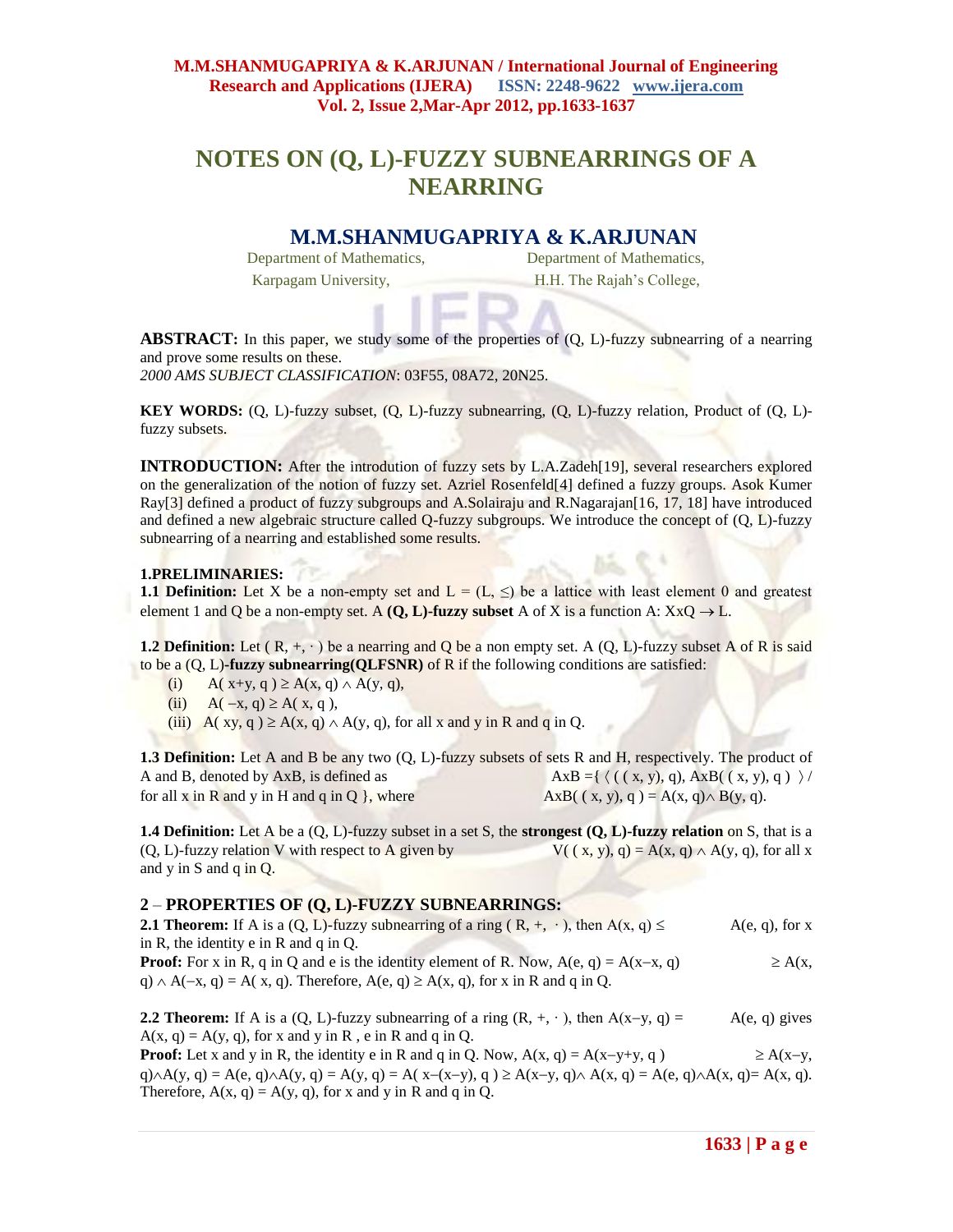**2.3 Theorem:** A is a  $(Q, L)$ -fuzzy subnearring of a ring  $(R, +, \cdot)$  if and only if  $A(x-y, q) \ge A(x,$ q)  $\land$  A(y, q) and A(xy, q)  $\geq$  A(x, q)  $\land$  A(y, q), for all x and y in R and q in Q.

**Proof:** Let A be a (Q, L)-fuzzy subnearring of a nearring  $(R, +, \cdot)$  and x, y in R, q in Q. Then,  $A(x-y, q) \ge$  $A(x, q) \wedge A(-y, q) \ge A(x, q) \wedge A(y, q)$ . Therefore,  $A(x-y, q) \ge A(x, q) \wedge A(y, q)$ , for all x and y in R and q in Q and  $A(xy, q) \ge A(x, q) \wedge A(y, q)$ , for all x and y in R and q in Q. Conversely, if  $A(x-y, q) \ge A(x, q)$  $A(x, q) \wedge A(y, q)$ , replace y by x, then  $A(x, q) \leq A(e, q)$ , for all x in R and q in Q. Now,  $A(-x, q) = A(e-x, q)$  $q \ge A(e, q) \wedge A(x, q) = A(x, q)$ . Therefore,  $A(-x, q) \ge A(x, q)$ , for all x in R and q in Q. It follows that,  $A(x+y, q) = A(x-(-y), q) \ge A(x, q) \wedge A(-y, q) \ge A(x, q) \wedge A(y, q)$ . Therefore,  $A(x+y, q) \ge A(x, q) \wedge A(y, q)$ , for all x and y in R and q in Q and clearly  $A(xy, q) \ge A(x, q) \wedge A(y, q)$ , for all x and y in R and q in Q. Hence A is a (Q, L)-fuzzy subnearring of R.

**2.4 Theorem:** Let A be a (Q, L)-fuzzy subset of a nearring  $(R, +, \cdot)$ . If  $A(e, q) = 1$  and  $A(x-y, q)$  $\geq A(x, q) \wedge A(y, q)$ ,  $A(xy, q) \geq A(x, q) \wedge A(y, q)$ , then A is a (Q, L)-fuzzy subnearring of R, for all x and y in R and q in  $Q$ , where e is the identity element of R.

**Proof:** Let x and y in R, e in R and q in Q. Now,  $A(-x, q) = A(e-x, q) \ge A(e, q) \wedge A(x, q)$  $1 \wedge A(x, q) = A(x, q)$ . Therefore,  $A(-x, q) \ge A(x, q)$ , for all x in R and q in Q. Now,  $A(x+y, q) = A(x-(-y))$ ,  $q \ge A(x, q) \wedge A(-y, q) \ge A(x, q) \wedge A(y, q)$ . Therefore,  $A(x+y, q) \ge A(x, q) \wedge A(y, q)$ , for all x and y in R and q in Q and clearly  $A(xy, q) \ge A(x, q) \wedge A(y, q)$ , for all x and y in R and q in Q. Hence A is a (Q, L)-fuzzy subnearring of R.

**2.5 Theorem:** If A is a (Q, L)-fuzzy subnearring of a nearring  $(R, +, \cdot)$ , then  $H = \{ x /$  $x \in R$ :  $A(x, q) = 1$  is either empty or is a subnearring of R.

**Proof:** If no element satisfies this condition, then H is empty. If x and y in H, then  $A(x-y, q) \ge A(x, q) \wedge$  $A(-y, q) \ge A(x, q) \wedge A(y, q) = 1 \wedge 1 = 1$ . Therefore,  $A(x-y, q) = 1$ .

We get x-y in H. And A(xy, q) $\geq$ A(x, q)  $\wedge$  A(y, q) = 1 $\wedge$  1= 1. Therefore, A(xy, q) = 1. We get xy in H. Therefore, H is a subnearring of R. Hence H is either empty or is a subnearring of R.

**2.6 Theorem:** If A is a (Q, L)-fuzzy subnearring of a ring  $(R, +, \cdot)$ , then H = { x \ine R: A(x, q) =  $A(e, q)$  is a subnearring of R.

**Proof:** Let x and y be in H. Now,  $A(x-y, q) \ge A(x, q) \wedge A(-y, q) \ge A(x, q) \wedge A(y, q)$  $A(e, q) \wedge A(e, q) = A(e, q)$ . Therefore,  $A(x-y, q) \ge A(e, q)$  ---------- (1). And,  $A(e, q) = A((x-y) - (x-y),$  $q) \ge A(x-y, q) \wedge A(-(x-y), q) \ge A(x-y, q) \wedge A(x-y, q) = A(x-y, q)$ .

Therefore,  $A(e, q) \ge A(x-y, q)$  ---------- (2). From (1) and (2), we get  $A(e, q) = A(x-y, q)$ .

Therefore, x-y in H. Now,  $A(xy, q) \ge A(x, q) \wedge A(y, q) = A(e, q) \wedge A(e, q) = A(e, q)$ . Therefore,  $A(xy, q)$  $\geq A(e, q)$  -------------- (3). And clearly,  $A(e, q) \geq A(xy, q)$  --------- (4).

From (3) and (4), we get  $A(e, q) = A(xy, q)$ . Therefore, xy in H. Hence H is a subnearring of R.

**2.7 Theorem:** Let A be a (Q, L)-fuzzy subnearring of a ring  $(R, +, \cdot)$ . If  $A(x-y, q) = 1$ , then  $A(x, q) = A(y, q)$ q), for x and y in R and q in Q.

**Proof:** Let x and y in R and q in Q. Now,  $A(x, q) = A(x-y+y, q) \ge A(x-y, q) \wedge A(y, q) = 1 \wedge A(y, q) = A(y, q)$ y, q) = A(-y, q) = A(-x+x-y, q)  $\geq$  A(-x, q)  $\land$  A(x-y, q) = A(-x, q)  $\land$  1= A(-x, q) = A(x, q). Therefore,  $A(x, q) = A(y, q)$ , for x and y in R, q in Q.

**2.8 Theorem:** Let A be a  $(Q, L)$ -fuzzy subnearring of a nearring  $(R, +, \cdot)$ . If  $A(x-y, q) = 0$ , then either  $A(x, q) = 0$  or  $A(y, q) = 0$ , for all x and y in R and q in Q. **Proof:** Let x and y in R and q in Q. By the definition  $A(x-y, q) \ge A(x, q) \wedge A(y, q)$ which implies that  $0 \ge A(x, q) \wedge A(y, q)$ . Therefore, either  $A(x, q) = 0$  or  $A(y, q) = 0$ .

**2.9 Theorem:** Let  $(R, +, \cdot)$  be a nearring and Q be a non-empty set. If A is a  $(Q, L)$ -fuzzy subnearring of R, then A(x+y, q) = A(x, q)  $\wedge$  A(y, q) with A(x, q)  $\neq$  A(y, q), for each x and y in R and q in Q. **Proof:** Let x and y belongs to R and q in Q. Assume that  $A(x, q) > A(y, q)$ . Now,  $A(y, q) = A(-x + x + y, q)$  $\lambda \ge A(-x, q) \wedge A(x + y, q) \ge A(x, q) \wedge A(x + y, q) \ge A(y, q) \wedge A(x + y, q) = A(y, q)$ . And  $A(y, q) = A(x, q) \wedge A(x + y, q)$ 

 $A(x+y, q) = A(x+y, q)$ . Therefore,  $A(x+y, q) = A(y, q) = A(x, q) \wedge A(y, q)$ , for all x and y in R and q in Q.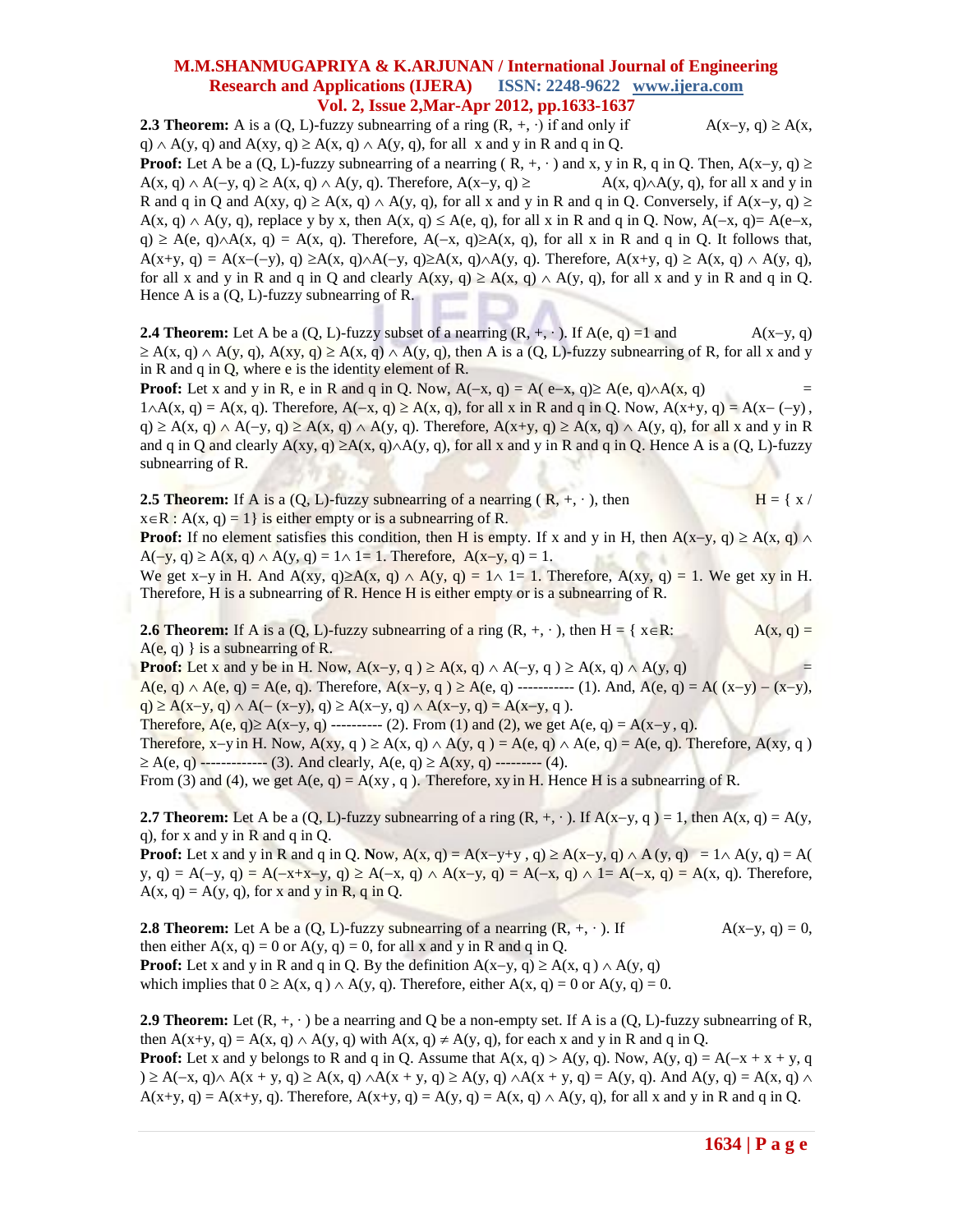**2.10 Theorem:** If A and B are two  $(Q, L)$ -fuzzy subnearrings of a nearring R, then their intersection  $A \cap B$ is a (Q, L)-fuzzy subnearring of R.

**Proof:** Let x and y belong to R and q in Q,  $A = \{ \langle (x, q), A(x, q) \rangle / x \text{ in R and q in Q } \}$  and  $B = \{ \langle (x, q), A(x, q) \rangle / x \text{ in R and q in Q } \}$  $B(x, q)$  / x in R and q in Q }. Let C =A $\cap$ B and C = { $\langle (x, q), C(x, q) \rangle / x$  in R and q in Q }. (i) C(x+y, q)  $= A(x+y, q) \wedge B(x+y, q) \geq {A(x, q) \wedge A(y, q)} \wedge (B(x, q) \wedge B(y, q)) \geq {A(x, q) \wedge B(x, q)}$  $\{\lambda\{A(y, q) \wedge B(y, q)\} = C(x, q) \wedge C(y, q)$ . Therefore,  $C(x+y, q) \ge C(x, q) \wedge C(y, q)$ , for all x and y in R and q in Q. (ii) C( $-x$ , q) = A( $-x$ , q) $\triangle B(-x, q) \ge A(x, q) \triangle B(x, q) = C(x, q)$ . Therefore, C( $-x$ , q)  $\ge C(x, q)$ , for all x in R and q in Q. (iii) C(xy, q)= A(xy, q) $\triangle$ B(xy, q)  $\geq$ {A(x, q) $\triangle$ A(y, q)} $\triangle$  B(x, q) $\triangle$  B(y, q)}  $\geq$  ${A(x, q) \wedge B(x, q)} \wedge {A(y, q) \wedge B(y, q)} = C(x, q) \wedge C(y, q)$ . Therefore,  $C(xy, q) \ge C(x, q) \wedge C(y, q)$ , for all x and y in R and q in Q. Hence  $A \cap B$  is a (Q, L)-fuzzy subnearring of the nearring R.

**2.11Theorem:** The intersection of a family of  $(Q, L)$ -fuzzy subnearrings of a nearring R is a  $(Q, L)$ -fuzzy subnearring of R.

**Proof:** Let  $\{A_i\}_{i\in I}$  be a family of  $(Q, L)$ -fuzzy subnearrings of a nearring R and  $\bigcap_{i\in I}$  $A_i$ .

Then for x and y belongs to R and q in Q, we have (i)  $A(x+y, q) = \inf_{i \in I}$  $A_i(x+y,q) \geq \inf_{i \in I}$  ${A_i(x, q)}$ 

 $\land$  A<sub>i</sub>(y, q)  $\geq \inf_{i \in I}$  $(A_i(x,q)) \wedge \inf_{i \in I}$  $(A_i(y, q)) = A(x, q) \wedge A(y, q)$ . Therefore,  $A(x+y, q) \ge A(x, q) \wedge A(y, q)$ 

A(y, q), for all x and y in R and q in Q. (ii)  $A(-x, q) = \inf_{a \in A} A_i(-x, q) \ge \inf_{a \in A} A_i(x, q) = A(x, q)$ . *iI iI*

Therefore,  $A(-x, q) \ge A(x, q)$ , for all x in R and q in Q. (iii)  $A(xy, q) = \inf_{i \in I}$  $A_i(xy, q) \geq \inf_{i \in I}$  ${A_i(x, q)}$ 

$$
0 \wedge A_i(y, q) \ge \inf_{i \in I} (A_i(x, q)) \wedge \inf_{i \in I} (A_i(y, q)) = A(x, q) \wedge A(y, q). \text{ Therefore, } A(xy, q) \ge A(x, q)
$$

 $\land$  A(y, q), for all x and y in R and q in Q. Hence the intersection of a family of (Q, L)-fuzzy subnearrings of the nearring  $\overline{R}$  is a  $(Q, L)$ -fuzzy subnearring of  $\overline{R}$ .

**2.12 Theorem:** Let A be a  $(Q, L)$ -fuzzy subnearring of a nearring R. If  $A(x, q) < A(y, q)$ , for some x and y in R and q in Q, then  $A(x+y, q) = A(x, q) = A(y+x, q)$ , for all x and y in R and q in Q.

**Proof:** Let A be a  $(Q, L)$ -fuzzy subnearring of a nearring R. Also we have  $A(x, q) < A(y, q)$ , for some x and y in R and q in Q,  $A(x+y, q) \ge A(x, q) \wedge A(y, q) = A(x, q)$ ; and  $A(x, q) = A(x + y - y, q) \ge A(x, q)$  $+ y$ , q)  $\wedge$  A(-y, q)  $\geq$  A(x + y, q)  $\wedge$  A(y, q)  $\} = A(x+y, q)$ . Therefore, A(x+y, q) = A(x, q), for all x and y in R and q in Q. Hence  $A(x + y, q) = A(x, q) = A(y + x, q)$ , for all x and y in R and q in Q.

**2.13 Theorem:** Let A be a  $(Q, L)$ -fuzzy subnearring of a nearring R. If  $A(x, q) > A(y, q)$ , for some x and y in R and q in Q, then  $A(x + y, q) = A(y, q) = A(y + x, q)$ , for all x and y in R and q in Q. **Proof:** It is trivial.

**2.14 Theorem:** Let A be a (Q, L)-fuzzy subnearring of a nearring R such that Im  $A = \{\alpha\}$ , where  $\alpha$  in L. If A=B $\cup$ C, where B and C are (Q, L)-fuzzy subnearrings of R, then either B $\subseteq$ C or C $\subseteq$ B.

**Proof:** Let  $A = B \cup C = \{ \langle (x, q), A(x, q) \rangle \rangle / x$  in R and q in Q  $\}$ ,  $B = \{ \langle (x, q), B(x, q) \rangle / x$  in R and q in Q } and C = {  $\langle (x, q), C(x, q) \rangle / x$  in R and q in Q }. Suppose that neither B  $\subset$  C nor C  $\subset$  B. Assume that  $B(x, q) > C(x, q)$  and  $B(y, q) < C(y, q)$ , for some x and y in R and q in Q. Then,  $\alpha = A(x, q) = (B \cup C)(x, q)$  $= B(x, q) \vee C(x, q) = B(x, q) > C(x, q)$ . Therefore,  $\alpha > C(x, q)$ . And,  $\alpha = A(y, q) = (B \cup C)(y, q) = B(y, q) \vee C(x, q)$  $C(y, q) = C(y, q) > B(y, q)$ . Therefore,  $\alpha > B(y, q)$ . So that,  $C(y, q) > C(x, q)$  and  $B(x, q) > B(y, q)$ . Hence  $B(x+y, q) = B(y, q)$  and  $C(x+y, q) = C(x, q)$ , by Theorem 2.12 and 2.13.

But then,  $\alpha = A(x+y, q) = (B \cup C)(x+y, q) = B(x+y, q) \vee C(x+y, q) = B(y, q) \vee C(x, q) < \alpha$  ---------(1). It is a contradiction by (1). Therefore, either  $B \subseteq C$  or  $C \subseteq B$  is true.

**2.15 Theorem:** If A and B are (Q, L)-fuzzy subnearrings of the nearrings R and H, respectively, then AxB is a (Q, L)-fuzzy subnearring of RxH.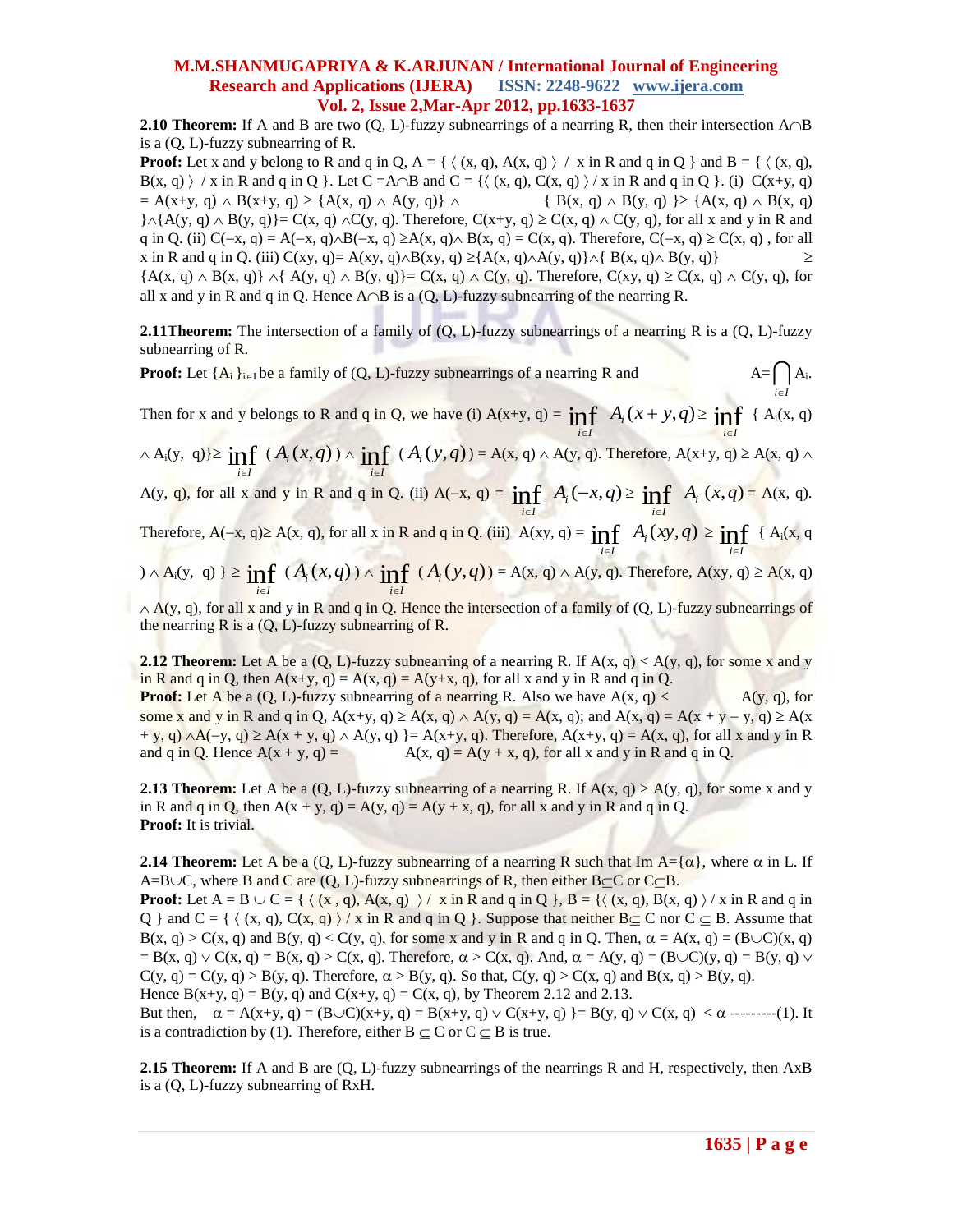**Proof:** Let A and B be  $(Q, L)$ -fuzzy subnearrings of the nearrings R and H respectively. Let  $x_1$  and  $x_2$  be in R,  $y_1$  and  $y_2$  be in H. Then  $(x_1, y_1)$  and  $(x_2, y_2)$  are in RxH and q in Q. Now, AxB  $[(x_1, y_1) + (x_2, y_2), q] =$ AxB(  $(x_1 + x_2, y_1 + y_2), q$ ) = A( $x_1 + x_2, q$ )  $\wedge$  B( $y_1 + y_2, q$ )  $\geq$  {A( $x_1, q$ ) $\wedge$ A( $x_2, q$ )}  $\wedge$ {B( $y_1, q$ )  $\wedge B(y_2, q)$ } = {A(x<sub>1</sub>, q)  $\wedge B(y_1, q)$ }  $\wedge$  {A(x<sub>2</sub>, q)  $\wedge B(y_2, q)$  } = AxB( (x<sub>1</sub>, y<sub>1</sub>), q)  $\wedge AxB((x_2, y_2), q)$ . Therefore,  $AxB[(x_1, y_1)+(x_2, y_2), q] \geq AxB((x_1, y_1), q) \wedge AxB((x_2, y_2), q)$ . And  $AxB[-(x_1, y_1)+(x_2, y_2), q] \geq AxB$  $y_1$ ,  $q$ ] = AxB(  $(-x_1, -y_1)$ ,  $q$ )= A $(-x_1, q) \wedge B(-y_1, q) \ge A(x_1, q) \wedge B(y_1, q) = AxB$ (  $(x_1, y_1)$ , q ). Therefore, AxB  $[-(x_1, y_1), q] \geq AxB$   $((x_1, y_1), q)$ . Now, AxB  $[(x_1, y_1)(x_2, y_2), q] = AxB$   $(x_1x_2, y_1x_3, y_2y_1, y_1z_2, y_2z_3, y_1z_3, y_2z_3, y_1z_3, y_2z_3, y_1z_3, y_1z_3, y_1z_3, y_1z_3, y_1z_3, y_1z_3, y_1z_3, y_1z_3, y_1z_3, y_1z_3, y_1$  $y_1y_2$ ,  $q$ ) = A( $x_1x_2$ ,  $q$ )  $\land$  B( $y_1y_2$ ,  $q$ )  $\geq$  {A( $x_1$ ,  $q$ ) $\land$ A( $x_2$ ,  $q$ )} $\land$ { B( $y_1$ ,  $q$ ) $\land$ <br>B( $y_2$ ,  $q$ ) } = {A( $x_1$ ,  $q$ ) $\land$  $B(y_1, q)$   $\{\wedge\{A(x_2, q) \wedge B(y_2, q)\}\} = AxB$  ( $(x_1, y_1), q$ )  $\wedge$   $AxB$  ( $(x_2, y_2), q$ ). Therefore, AxB [ $(x_1, y_2), q$ ]  $y_1$  $(x_2, y_2)$ ,  $q$ ]  $\geq$  AxB  $((x_1, y_1), q) \land$ AxB $((x_2, y_2), q)$ . Hence AxB is a  $(Q, L)$ -fuzzy subnearring of RxH.

**2.16 Theorem:** Let A and B be (Q, L)-fuzzy subsets of the nearrings R and H, respectively. Suppose that e and e <sup>l</sup>are the identity element of R and H, respectively. If AxB is a  $(Q, L)$ -fuzzy subnearring of RxH, then at least one of the following two statements must hold.

- (i)  $B(e^t, q) \ge A(x, q)$ , for all x in R and q in Q,
- (ii)  $A(e, q) \ge B(y, q)$ , for all y in H and q in Q.

**Proof:** Let AxB be a  $(Q, L)$ -fuzzy subnearring of RxH.

By contra positive, suppose that none of the statements (i) and (ii) holds. Then we can find a in R and b in H such that  $A(a, q) > B(e^{\vert}, q)$  and  $B(b, q) > A(e, q)$ , q in Q. We have,  $AxB((a, b), q) = A(a, q) \wedge B(b, q)$  $A(e, q) \wedge B(e^{\perp}, q) = AxB( (e, e^{\perp}), q)$ . Thus  $AxB$  is not a  $(Q, L)$ -fuzzy subnearring of RxH. Hence either  $B(e^{\perp}, q)$  $(a, q) \ge A(x, q)$ , for all x in R and q in Q or A(e, q)  $\ge B(y, q)$ , for all y in H and q in Q.

**2.17 Theorem:** Let A and B be (Q, L)-fuzzy subsets of the nearrings R and H, respectively and AxB is a (Q, L)-fuzzy subnearring of RxH. Then the following are true:

- (i) if  $A(x, q) \leq B(e^l, q)$ , then A is a  $(Q, L)$ -fuzzy subnearring of R.
- (ii) if  $B(x, q) \le A(e, q)$ , then B is a  $(Q, L)$ -fuzzy subnearring of H.
- (iii) either A is a Q-fuzzy subnearring of R or B is a Q-fuzzy subnearring of H.

**Proof:** Let AxB be a (Q, L)-fuzzy subnearring of RxH, x and y in R and q in Q. Then  $(x, e<sup>1</sup>)$  and  $(y, e<sup>1</sup>)$  are in RxH. Now, using the property  $A(x, q) \leq B(e<sup>1</sup>, q)$ , for all x in R and q in Q, we get,  $A(x-y, q) =$  $A(x-y, q) \wedge B(e^{\vert}e^{\vert}, q) = AxB((x-y), (e^{\vert}e^{\vert})), q) = AxB[(x, e^{\vert}) + (-y, e^{\vert}), q] \geq AxB((x, e^{\vert}), q) \wedge AxB((x, e^{\vert}), q)$  $(-y, e^{\prime}), q$  = {A(x, q)  $\wedge$  B(e<sup>1</sup>,q)}  $\wedge$ {A(-y, q)  $\wedge$  B(e<sup>1</sup>, q)} = A(x, q)  $\wedge$ A(-y, q) ≥ A(x, q)  $\wedge$ A(y, q). Therefore,  $A(x-y, q) \ge A(x, q) \wedge A(y, q)$ , for all x, y in R and q in Q. And,  $A(xy, q) = A(xy, q) \wedge B(e^{|e|}, q) =$  $\overline{AB}((x, y), (e^{\prime}e^{\prime}), q) = \overline{A}xB$   $(x, e^{\prime})(y, e^{\prime}), q$   $\geq \overline{A}xB((x, e^{\prime}), q) \wedge \overline{A}xB((y, e^{\prime}), q) = \overline{A}(x, q) \wedge \overline{B}(e^{\prime})$  $\{a, q\} \wedge A(y, q) \wedge B(e^{\prime}, q)\} = A(x, q) \wedge A(y, q) \geq A(x, q) \wedge A(y, q)$ . Therefore,  $A(xy, q) \geq A(x, q) \wedge A(y, q)$ , for all x, y in R and q in Q. Hence A is a  $(Q, L)$ -fuzzy subnearring of R. Thus (i) is proved. Now, using the property  $B(x, q) \leq A(e, q)$ , for all x in H and q in Q, we get,  $B(x-y, q) = B(x-y, q) \wedge A(ee, q) =$ AxB( ( (ee)  $(x-y)$  ), q = AxB[ (e, x)+(e, -y), q]  $\ge$  AxB( (e, x), q)  $\land$  AxB( (e, -y), q) = { B(x,  $q\wedge A(e, q)$   $\wedge$  {  $B(-y, q) \wedge A(e, q)$ }=  $B(x, q) \wedge B(-y, q) \ge B(x, q) \wedge B(y, q)$ . Therefore,  $B(x-y, q) \ge B(x, q) \wedge B(y, q)$ B(y, q), for all x and y in H and q in Q. And, B(xy, q) = B(xy, q)  $\land$  A( ee, q) = AxB ( ( (ee),(xy), q) = AxB[ (e, x)(e, y), q  $\geq$  AxB( (e, x), q)  $\wedge$  AxB( (e, y), q) ={ B(x, q)  $\wedge$  A(e, q)  $\geq$  A(g, q)  $\wedge$  A(e, q)  $\geq$  B(x,  $q \wedge B(y, q) \geq B(x, q) \wedge B(y, q)$ . Therefore,  $B(xy, q) \geq B(x, q) \wedge B(y, q)$ , for all x and y in H and q in Q. Hence B is a  $(Q, L)$ -fuzzy subnearring of H. Thus  $(ii)$  is proved.  $(iii)$  is clear.

**2.18 Theorem:** Let A be a (Q, L)-fuzzy subset of a nearring R and V be the strongest (Q, L)-fuzzy relation of R with respect to A. Then A is a  $(Q, L)$ -fuzzy subnearring of R if and only if V is a  $(Q, L)$ L)-fuzzy subnearring of RxR.

**Proof:** Suppose that A is a  $(Q, L)$ -fuzzy subnearring of R. Then for any  $x = (x_1, x_2)$  and  $y = (y_1, y_2)$  $y_2$ ) are in RxR and q in Q. We have,  $V(x-y, q) = V[(x_1, x_2) - (y_1, y_2), q] = V((x_1-y_1, x_2-y_2), q) = A((x_1-y_1),$ q)  $\land$  A( (x<sub>2</sub>-y<sub>2</sub>), q)  $\geq$ {A(x<sub>1</sub>, q)  $\land$  A(-y<sub>1</sub>, q)} $\land$  {A(x<sub>2</sub>, q)  $\land$  A(-y<sub>2</sub>, q)}={A(x<sub>1</sub>, q)  $\land$ A(x<sub>2</sub>, q)} $\wedge$ {A(-y<sub>1</sub>, q)  $\wedge$  A(-y<sub>2</sub>, q)}={A(x<sub>1</sub>, q)  $\wedge$ <br>A(x<sub>2</sub>, q)} $\wedge$  {A(y<sub>1</sub>, q)  $\wedge$  A(y<sub>2</sub>, q)}= V((x<sub>1</sub>, x<sub>2</sub>), q)  $\wedge$  V(  $(y_1, y_2)$ ,  $q$ ) = V (x, q) $\wedge$ V (y, q). Therefore, V((x-y), q)  $\geq$ V(x, q)  $\wedge$ V(y, q), for all x and y in RxR and q in Q. And we have,  $V(xy, q) = V[(x_1, x_2)(y_1, y_2), q] = V((x_1y_1, x_2y_2), q) = A((x_1y_1), q) \wedge A((x_2y_2), q) \geq \{A(x_1, y_1), A(x_2y_2), q\}$  $q) \wedge A(y_1, q) \wedge (A(x_2, q) \wedge A(y_2, q)) = \{A(x_1, q) \wedge A(x_2, q)\} \wedge (A(y_1, q) \wedge A(y_2, q)) = V((x_1, x_2), q) \wedge V((x_2, q) \wedge A(y_2, q))$